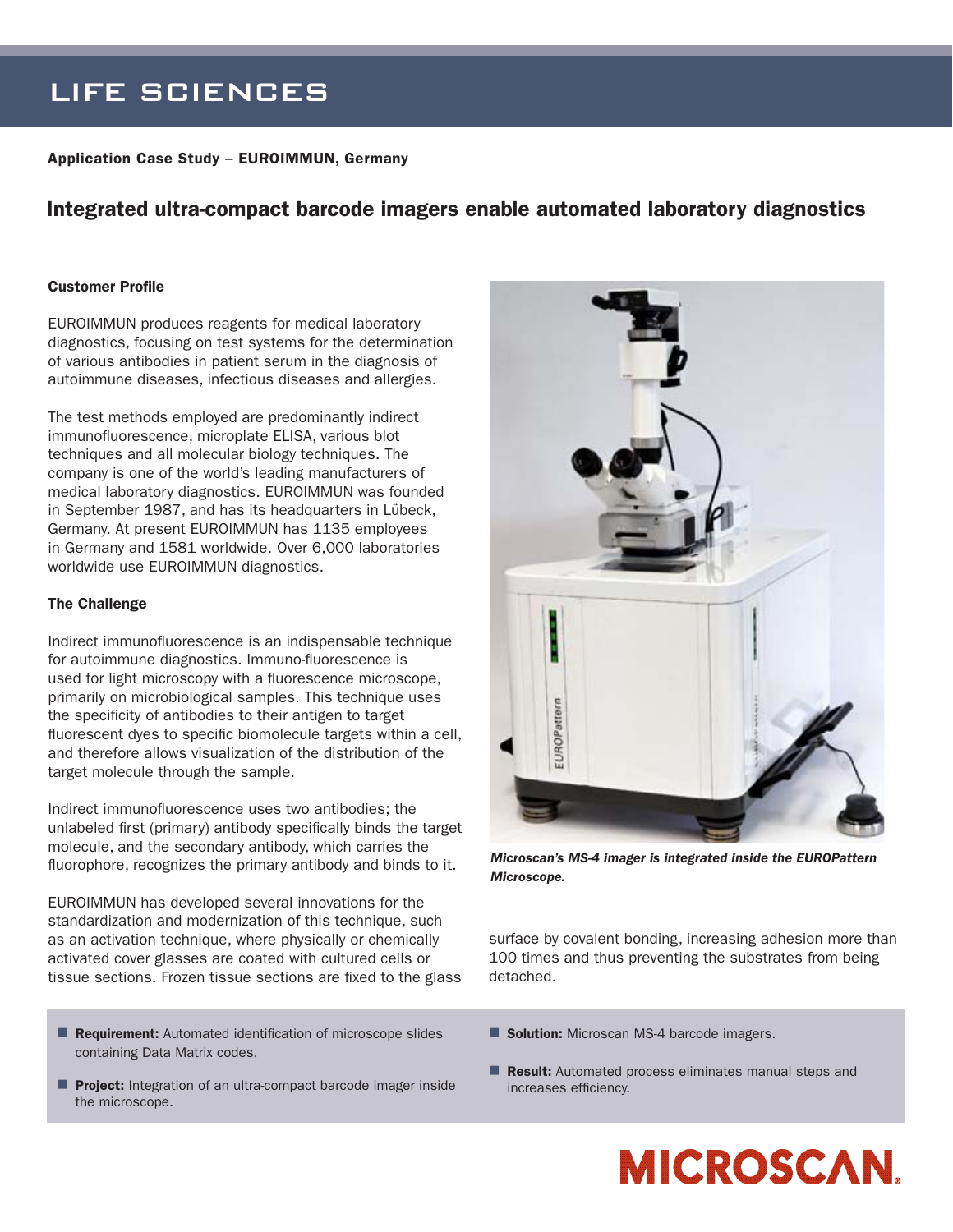# Application Case Study – EUROIMMUN, Germany

In their BIOCHIP Technology, cover glasses coated with biological substrates are cut into millimeter-sized fragments (BIOCHIPs) on a machine. This makes it possible to obtain 10 or more first-class preparations of homogeneous quality per tissue section, in the case of cultured cell substrates even several thousands.

However, the evaluation of these samples is timeconsuming and demands high proficiency from laboratory staff. In order to provide diagnostic laboratories with maximum support, EUROIMMUN has developed EUROPattern, a computer-aided system for recording immunofluorescence images and – in the detection of antinuclear antibodies – for largely automated evaluation of indirect immunofluorescence tests.

The EUROPattern Microscope is a high-performance automation solution designed for the evaluation of immunofluorescence slides in autoimmune diagnostics. The patterns and corresponding titers are automatically identified and given for each patient individually (including mixed patterns). Validation and export to laboratory information systems (LIS) are carried out with just a mouse click using the EUROLabOffice (ELO). The EUROPattern Software enables automated image acquisition of tissue sections.

In order to enable automated identification of the microscope slides containing the substrate, EUROIMMUN prints a 2D Data Matrix code during production on each slide using a specialized inkjet printer. This code contains information such as the lot number, unique identification and best-before date.

# The Solution

Each microscope slide needs to be identified reliably and efficiently when they are being analyzed under the microscope. EUROIMMUN contacted beic Ident GmbH, a Microscan value added reseller based near Hannover in Germany, to find the perfect solution. They opted for Microscan's MS-4 imagers, which are integrated inside the EUROPattern Microscope.

The MS-4 barcode imager is designed specifically for embedded barcode applications. Its ultra-compact size and wide-angle optics provide the widest field of view available for reading any symbol at close range. It is the ideal barcode imager for OEM design engineers who need to read 2D symbols with 100% data integrity. The small size of the MS-4 allows flexible positioning in tight spaces. It has an extremely wide field of view and reads linear codes or 2D symbols as close as 25 mm.

The newly designed EUROPattern Microscope can automatically process up to 500 application spots in succession (10 carrier plates with 5 slides containing 10 sample fields each). The mechanical stage moves into a



*The MS-4 imager decodes the Data Matrix code on the microscope slide inside the EUROPattern Microscope.*



magazine for 10 carrier plates, selects one of them and places it accurately below the objective.

After calibration, the MS-4 imager decodes the Data Matrix code on the microscope slide. The microscope drives to the substrate positions, autofocuses and takes images of the preparations by means of a camera. The software developed by EUROIMMUN transmits the images and the results into the laboratory information system.

Thanks to the Data Matrix code, each sample and image is linked to a patient ID ensuring accurate and reliable processing, as well as reporting of the results per patient (consolidation of single results), archiving of images and results, as well as access to patient history. Diagnosis can be made visually at the screen or, in problem cases, results can be verified retrospectively directly at the microscope. For this, EUROPattern Microscope selects the relevant substrate positions at the push of a button.